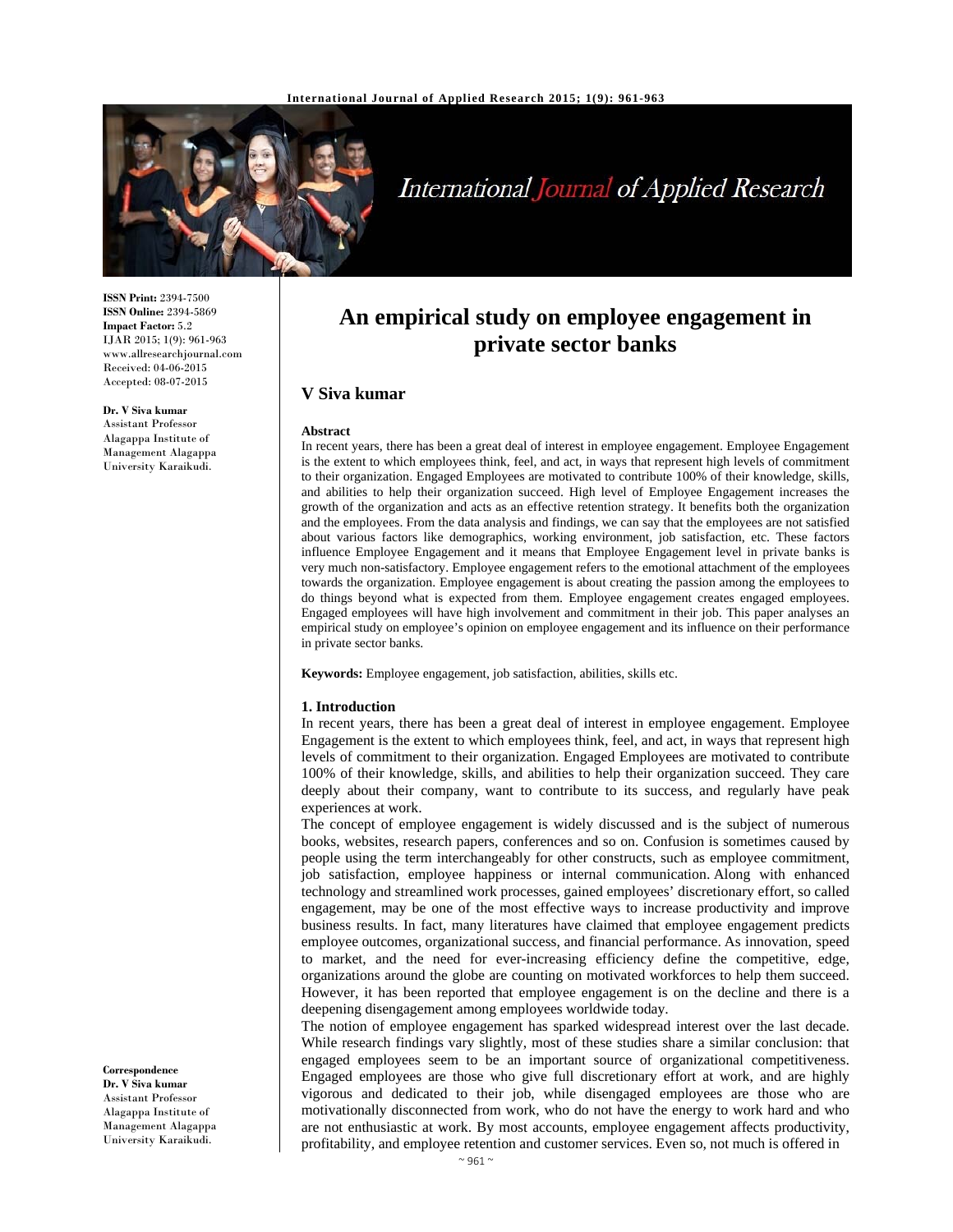The current body of knowledge concerning how best to stimulate employee engagement. One of the most significant proposals for achieving employee engagement is to engage in HRM programs, which generally refers to the activities of organizing work and managing people to achieve organizational goals. A problem lies in the fact that HR professionals and managers are constantly being confronted with the pressing challenge as to how they can engage the workforce. For instance, a recent study by a global consulting firm found that four employees out of ten are not engaged worldwide.

Mostly in banking sector, employee engagement plays a very crucial role. Because employees' who were working inside the banking sector are handling risky task in their daily job. Some of them were engage with their job and some others disengage with job due to improper relationship, stress and so on. This paper tries to address these problems and fill the existing gaps in employee engagement in banking sectors.

## **2. Objectives**

To know the demographic factors of employees in private sector banks.

- To know the conducive working environment in private sector banks.
- To find out the measures on employee engagement level in private sector banks.

### **3. Review of Literature**

A literature review is a body of text that aims to review the critical points of current knowledge and methodological approaches on a particular topic. Literature review are secondary sources, and as such do not report any new or original experimental work, most often associated with academic- oriented literature, such as these, a literature review usually precedes a research proposal and result section. Its ultimate goal is to bring the reader up to data with current literature on a topic and forms the basis for another goal, such as future research that may be needed in the area. A well-structures literature review is characterized by a logical flow of ideas, current and relevant referencing with consistent, appropriate referencing style, proper use of terminology, and an unbiased and comprehensive view of the previous research on the topic.

**Mary St. Bernard Johnson 2010** 44**,** Organizations need leaders who are capable to go beyond their core responsibilities if the organization is to remain viable in the competitive global economy. This requires an *engaged leadership team*. There is no magic formula for engagement, but engagement requires commitment from the top of the organization that will surely be a long journey for most organizations.

**Solomon Markos, M. Sandhya Sridevi (2010)** 45**,** in this literature study states that employee disengagement mainly provokes due to *mismanagement*. Thus it has led to less work commitment. Therefore researcher found a way to solve this disengagement by implementing some strategies,

- Start it on day one
- Start it from the top
- Enhance employee engagement through two way communication
- Give satisfactory opportunities for development and advancement
- Give employees' appropriate training
- Have strong feedback system
- Build a distinctive corporate culture
- Focus on top performing employees

**Padmakumar Ram; Gantasala V. Prabhakar (2011)** 46**,** Predictors offers HR a way to better understand what practices and policies in their organization effectively promote employee motivation, attendance, retention and productivity. By using a matrix of engagement predictors (organizational process, values, management, role challenge, work/life balance, information, reward/recognition, work environment and products/services), HR can help the organization better manage engagement and ultimately *foster motivation, productivity and retention*. The level of engagement determines whether people are productive and stay with the organization—or quit and perhaps join the competitors. The extent to which employees are connected to the organizational strategy and goals, acknowledgment for work well done, and a culture of learning and development foster high levels of engagement.

**Neeta Bhatla (2011)** 47**,** it reveals Organizations have to give their employees the freedom to make their work exciting and an environment having an en-gaged work life. With increase in responsibilities at home and a desire to *excel in their careers*, employees often get distracted from their work which needs to be taken care of.

**Maryana Sakovska (2012)** 48**,** shown that employee engagement is influenced by three conditions: meaningfulness, safety and availability. Results have shown that employees perceive their job as meaningful, that they have a *sufficient amount of autonomy and the opportunity for development*. The only factor in the meaningful category which lies in the non-engaging zone is "3.performance feedback". This means that managers need to change the frequency and the manner in which they deliver performance feedback, and to make it part of their daily managerial tasks.

**Catherine Truss; Amanda Shantz; Emma Stone (2013)**  49**,** the development of mainstream human resource management (HRM) theory has long been concerned with how people management can enhance performance outcomes. It is only very recently that interest has been shown in the parallel stream of research on the link between employee engagement and performance, bringing the two together to suggest that engagement may constitute the mechanism through which *HRM practices* impact individual and organizational performance. However, engagement has emerged as a contested construct, whose meaning is susceptible to 'fixing, shrinking, stretching and bending'.

**Kerstin Alfes; Rick Delbridge (2013)** 50**,** this special issue contributes to these emerging concerns with seven articles that advance scholarship at the nexus of HRM and employee engagement. Their diverse perspectives on 'doing' engagement and 'being' engaged highlight the way that engagement has been subject to 'fixing, shrinking, stretching and bending' as the construct develops. Crucially, the authors challenge the view that engagement can invariably be a 'win–win' scenario for both employees and employers as the micro-level enactment of engagement within the wider organizational context forefronts the ideological divide, power relationships and contextual constraints experienced in 'doing' engagement and 'being' engaged.

**Neeta Bhatla (2013)** 51**,** suggests Organizations have to give their employees the freedom to make their work exciting and an environment having an en-gaged work life With increase in responsibilities at home and a desire to excel in their